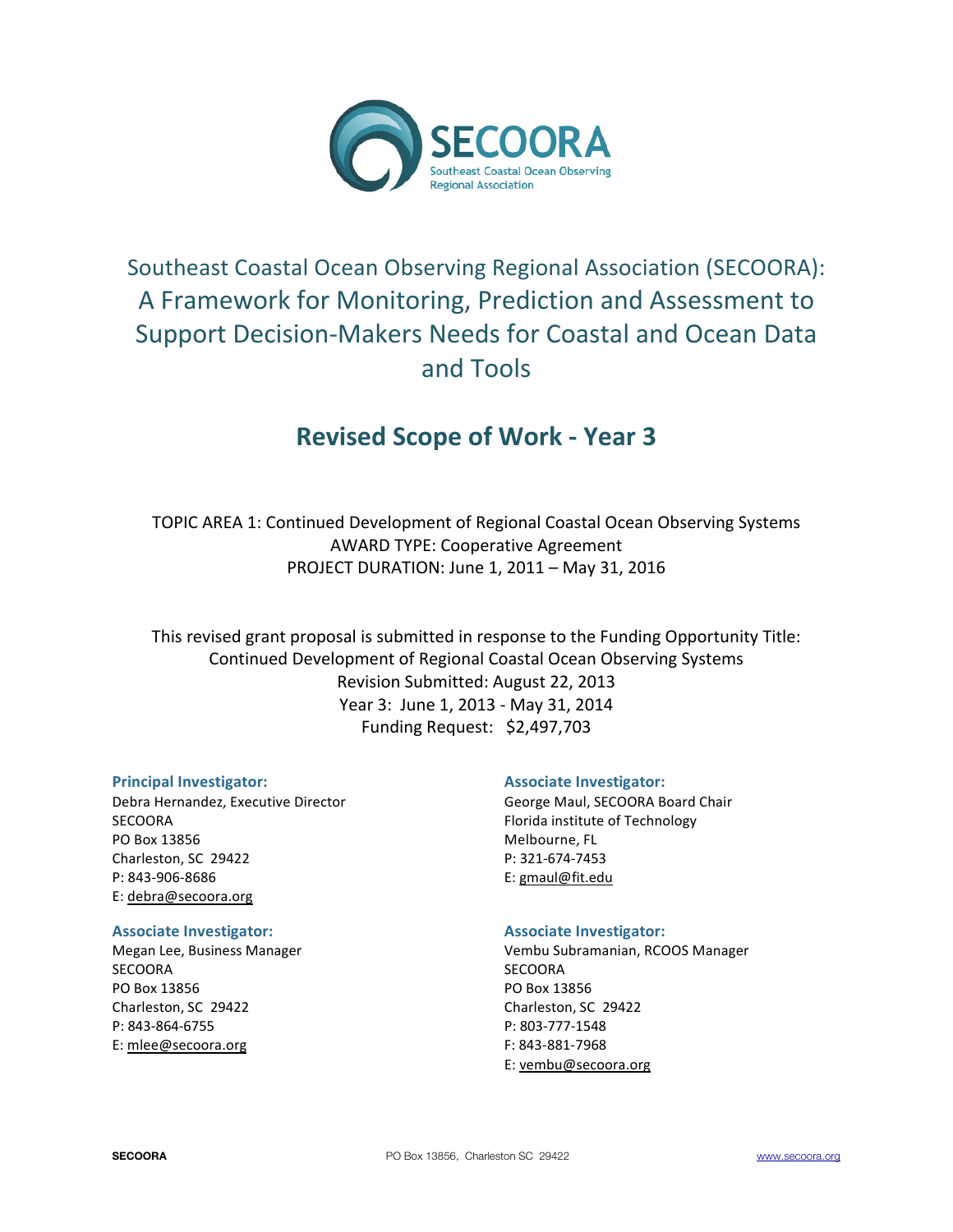#### **Introduction**

SECOORA has been allocated \$2,497,703 for Year 3 of its five-year Regional Coastal and Ocean Observing System (RCOOS) project. This is a slight increase from our FY12 award level but only represents 59% of the funding that was requested. This revised scope of work describes the activities that will be undertaken with this level of funding. As per the FY13 award letter, SECOORA will commit: (1) \$600,000 towards supporting priority High Frequency Radars (2) \$104,661 to University of Georgia for support to NOAA's Ocean Acidification Program; (3) \$24,752 to University of North Carolina-Chapel Hill for IOOS DMAC support on IOOS vocabulary development and management, particularly with respect ontology support to the IOOS Geoportal; (4) \$10,000 to University of South Carolina for support to the Eye on the Earth project, and (5) \$2,800 to support travel and participation by Dr. Lynn Leonard, UNCW at the U.S. IOOS Federal Advisory Committee meetings. Major goals and objectives for Year 2 are described in Table 1.

| <b>Goals</b>                                                      | Objectives                                                                                                                                                                                 |
|-------------------------------------------------------------------|--------------------------------------------------------------------------------------------------------------------------------------------------------------------------------------------|
| Goal 1: Sustain SECOORA as a<br>Regional Information Coordination | 1.1: Ensure Stakeholders Inform RA Priorities and RCOOS Development and<br>Implementation.                                                                                                 |
| Entity                                                            | 1.2: Coordinate and Implement a Conceptual Operations Plan for a Southeast (SE)<br>RCOOS.                                                                                                  |
| Goal 2: Sustain an Observing                                      | 2.1: Sustain Moored and Coastal Stations.                                                                                                                                                  |
| Subsystem for the SE                                              | 2.2: Maintain High Frequency Radar (HFR) Operations.                                                                                                                                       |
|                                                                   | 2.3: Support Glider Operations. (NOT FUNDED IN YEAR 1, 2 or 3)                                                                                                                             |
|                                                                   | 2.4: Support Hurricane Wind & Water Level Measurements. (NOT FUNDED IN YEAR 1,<br>$2$ or $3)$                                                                                              |
|                                                                   | 2.5: Support to NOAA's Ocean Acidification Program.                                                                                                                                        |
|                                                                   | 2.6: Support to HFR Waves Data Project. (contractor to be identified)                                                                                                                      |
| Goal 3: Support a Multi-Scale                                     | 3.1: Support Regional and South Atlantic Bight (SAB) Subregional Circulation Modeling.                                                                                                     |
| <b>Multi-Resolution Modeling</b>                                  | 3.2: Implement Forecasting of Storm Surge, Inundation, and Coastal Circulation.                                                                                                            |
| Subsystem                                                         | 3.3: Develop a Nearshore Circulation Model for Rip Current Forecasting. (NOT FUNDED<br>IN YEAR 1,2 or 3)                                                                                   |
|                                                                   | 3.4: Provide Species-specific Habitat Models that Integrate Remotely Sensed and In<br>Situ Data to Enhance South Atlantic Fisheries Management Council (SAFMC) Stock<br>Assessments.       |
|                                                                   | 3.5: Improve Beach/Shellfish Water Quality Advisories.                                                                                                                                     |
|                                                                   | 3.6: Support Model Skill Assessment. (contractor to be identified)                                                                                                                         |
| Goal 4: Enhance the Data                                          | 4.1: Service Data Providers and Capture Data.                                                                                                                                              |
| Management and Communication<br>(DMAC) Subsystem                  | 4.2: Provide data, data products and information to users and stakeholders rapidly<br>and effectively.                                                                                     |
|                                                                   | 4.3: Coordinate/Collaborate data management efforts with U.S Integrated Ocean<br>Observing System (IOOS®) on IOOS vocabulary development and management, and<br>Eye on the Earth projects. |
|                                                                   | 4.4: Consolidate and develop a DMAC infrastructure plan to improve efficiency and<br>operational status.                                                                                   |
|                                                                   | 4.5 Develop new products and upgrade SECOORA's data and maps portal. (Contractor<br>to be identified.)                                                                                     |

#### Table 1. Major Goals and Objectives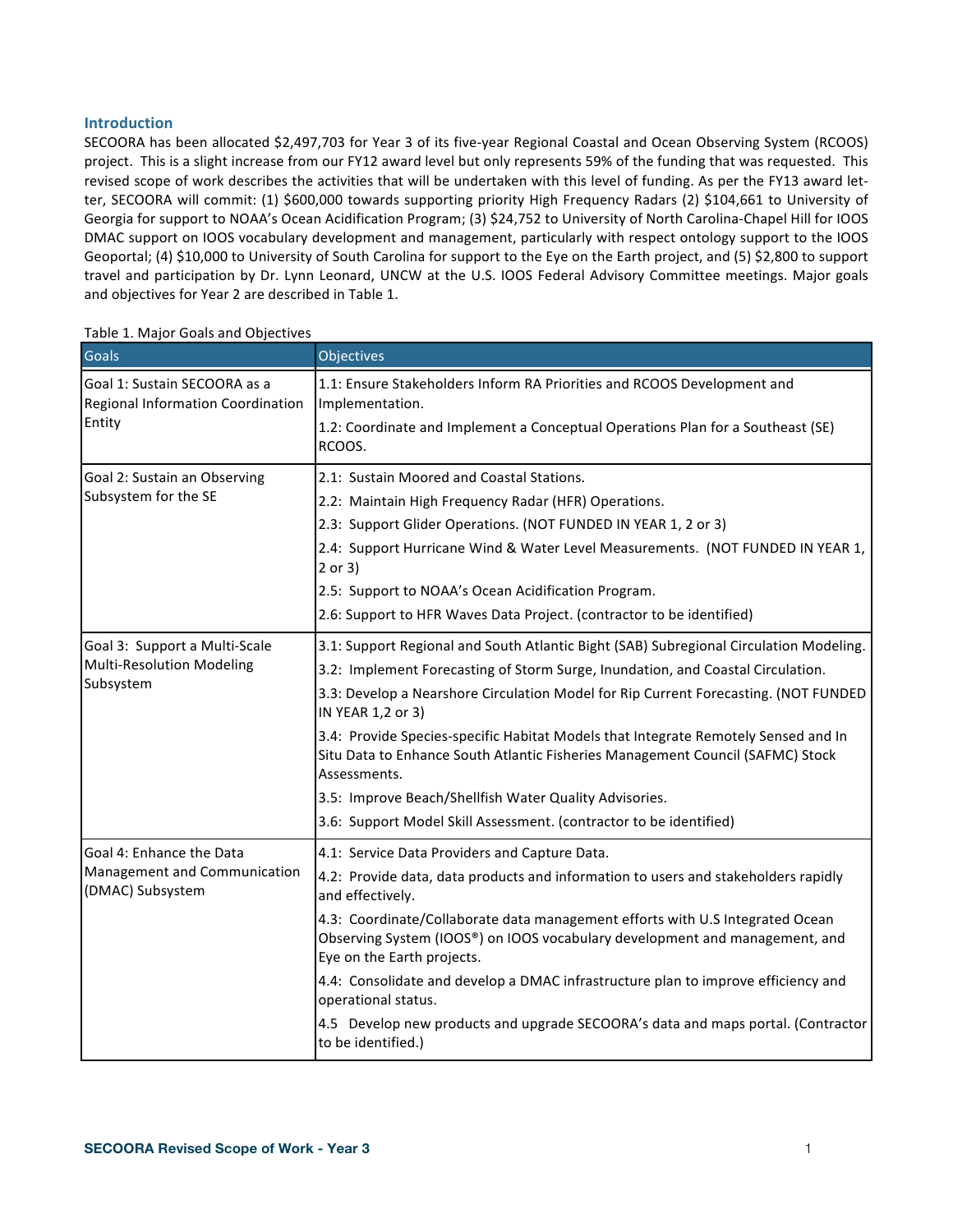| <b>Goals</b>                                                                           | <b>Objectives</b>                                                                                                         |
|----------------------------------------------------------------------------------------|---------------------------------------------------------------------------------------------------------------------------|
| Goal 5: Support a Targeted and<br>Leveraged Education and Outreach   funded in Year 3) | [5.1: Provide Tools and Opportunities for Observing Related Science Education. (Not                                       |
| Subsystem                                                                              | 5.2: Increase Understanding of and Support for Observing Through Targeted<br>Stakeholder Outreach. (Not funded in Year 3) |

## Goal 1: Sustain SECOORA as a Regional Information Coordination Entity (RICE)

SECOORA is an independently operating 501(c) (3). We will provide fiscal management for this award. Megan Lee is SECOORA's Business Manager and serves as fiscal manager, with assistance from an accountant, bookkeeper, and oversight of the Executive Director. We will be responsible for overall project management, which includes fiduciary oversight of all sub-awards, preparation and submission of financial and progress reports, and ensuring coordination and collaboration both among PIs within each RCOOS subcomponent and among PIs across the other RCOOS subcomponents. Thirteen PIs and 16 separate sub-awards contribute to this project necessitating significant effort for project and fiscal management, technical communications, integration and task coordination. Responsibilities will be shared among the RCOOS manager (V. Subramanian), SECOORA's Executive Director (D. Hernandez), and the Business Manager (M. Lee). A communication specialist will assist with website, e-newsletter and related outreach activities.

SECOORA is a membership-based organization that seeks stakeholders with interests in coastal and ocean data and information to help prioritize our activities and participate in developing stakeholder-based products. With Year 3 funding, SECOORA will continue to seek new members through our website, outreach via newsletters and direct recruitment by staff. We will also host a board meeting December 4-5, 2013 and an annual member and stakeholder meeting May 13-15, 2014. SECOORA will partner with stakeholders, such as the Governors' South Atlantic Alliance (GSAA), federal agency representatives, fishery managers, and others. SECOORA will continue advancement of a Conceptual Operations Plan for a fully instrumented RCOOS with defined service levels, commensurate with funding, that provides coordinated monitoring, assessment and prediction. We will also be working with SECOORA's Board, PIs and members to prioritize activities in recognition of ongoing budget limitations. Hernandez and Subramanian will coordinate these efforts with IOOS and IOOS Association activities. Additional coordination responsibilities include working closely with the neighboring GCOOS-RA in the FL region, CariCOOS in the Caribbean region and MARACOOS in the Mid-Atlantic region. We will continue to interact with IOOS Association, US IOOS program office and other IOOS regional associations to ensure that messages, products, and projects are coordinated and resources are leveraged. SECOORA will sponsor coastal ocean observing related meetings and SECOORA staff and Board will attend IOOS Association, US IOOS Program Office, and other RA meetings as funding allows.

| Institution    | <b>Funding</b> | <b>Activity</b>                                                                                                                                                                                                      |
|----------------|----------------|----------------------------------------------------------------------------------------------------------------------------------------------------------------------------------------------------------------------|
| <b>SECOORA</b> |                | \$450,125 Ensure continued and efficient governance, management and<br>operations of the RA.<br>Coordinate RCOOS tasks and integration projects<br>Provide forums, i.e. workshops, meetings, that enable stakeholder |
|                |                | assessment and engagement.                                                                                                                                                                                           |
|                |                | Coordinate with the Governors' South Atlantic Alliance (GSAA).                                                                                                                                                       |
|                |                | Ensure SECOORA activities align with US IOOS Program Office<br>guidance and/or requirements.                                                                                                                         |
|                |                | Refine and maintain RCOOS Conceptual Operations Plan.                                                                                                                                                                |
| <b>TOTAL</b>   | \$450,125      |                                                                                                                                                                                                                      |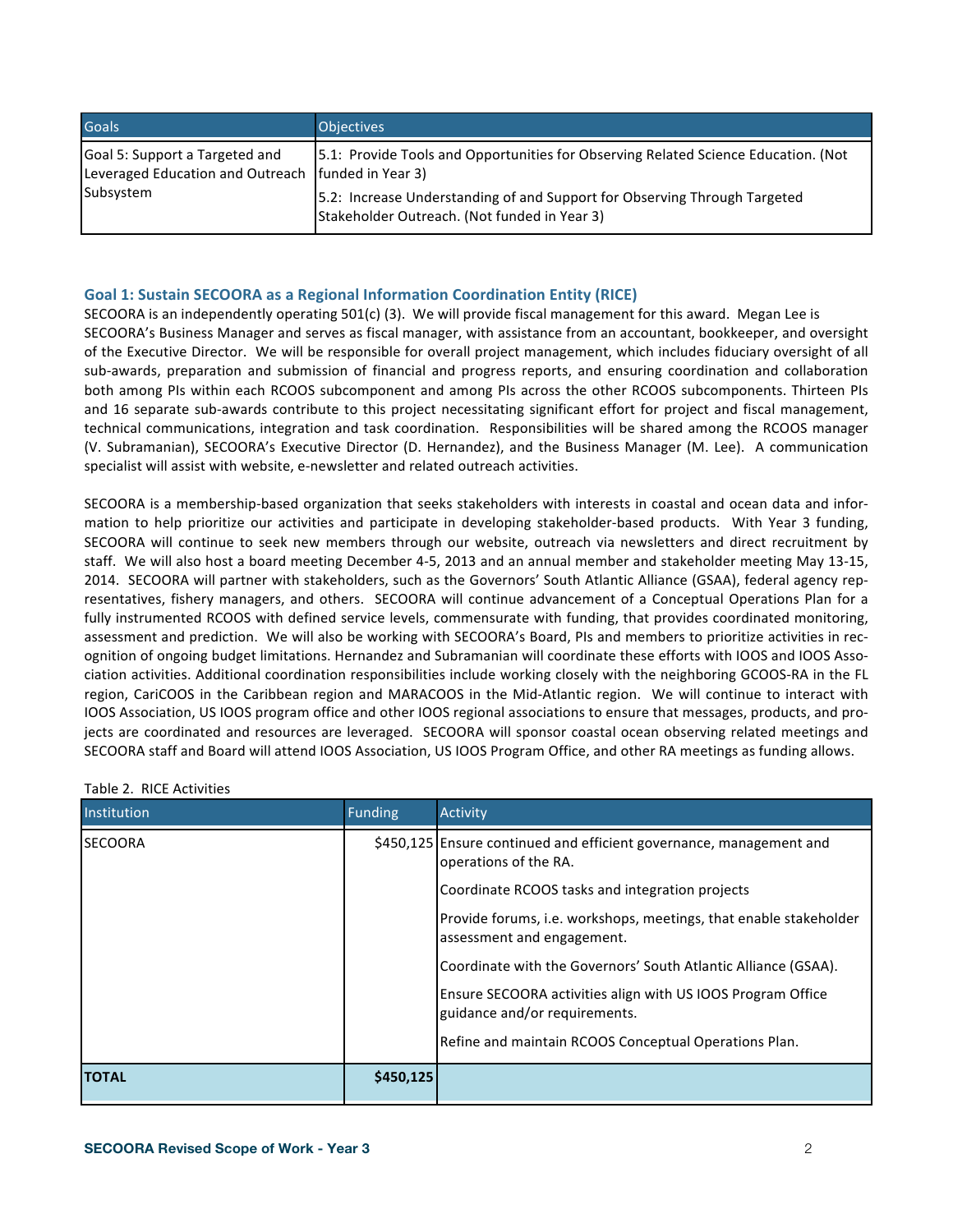#### Goal 2: Sustain an Observing Subsystem for the SE

The observing subsystem provides the basis for the RCOOS by supporting and integrating existing assets and observations specific to the development of products identified in this proposal. In most cases, we propose to maintain existing systems deployed as part of pre-SECOORA programs. For all observing assets, the level of funding greatly impacts spare parts and technician support for maintenance of assets and management of data. It also limits principal investigator (PI) time and ability to interface with stakeholders. SECOORA will continue to support the operation and maintenance of offshore moored stations and coastal stations with the caveat that assets in the SECOORA footprint have been purchased through a mix of state, research, and IOOS funding. Operations are not sustainable at current funding levels. USF will maintain as many moorings as possible, but can only commit to operating two of the moored stations with the available funding. Similarly, UNCW is operating without any margin and any significant equipment failures will likely result in removing assets from the water. The SEAKEY network was removed from operational status in FY12, resulting in the discontinuation of data collection from long-term monitoring stations, some with 20-year records. SECOORA is continuing to allocate \$600,000 to the IOOS identified priority HF Radar sites in the SECOORA foot print. Each observing asset will provide near-real-time data for multiple users, and provide information required to support proposed and existing stakeholder products (e.g., those required for oil spill response, National Weather Service Marine Weather Portal, Beach/Shellfish Water Quality Advisories, and search and rescue (SAR) operation surface current requests). Table 3 below provides specific information on the PI's, funding, and assets for the Observing Subsystem. Note that funding is not available for Objective 2.3: Support Glider Op**erations** in Year 3 and Objective 2.4: Support Hurricane Wind and Water Level Measurements in year 3. Objective 2.5: Support to NOAA's Ocean Acidification Program, is a new task funded by NOAA's Ocean Acidification Program. Objective 2.6: Support to HFR Waves Data Project, is a new task that integrates several observing subsystem activities in Year 3.

| Institution                                               | <b>Funding</b> | <b>Activity</b>                                                                                                                                                                                                                                                                                                                                                                                                                                                                                                                               |  |  |  |
|-----------------------------------------------------------|----------------|-----------------------------------------------------------------------------------------------------------------------------------------------------------------------------------------------------------------------------------------------------------------------------------------------------------------------------------------------------------------------------------------------------------------------------------------------------------------------------------------------------------------------------------------------|--|--|--|
| Objective 2.1: Sustain Moored and Coastal Stations        |                |                                                                                                                                                                                                                                                                                                                                                                                                                                                                                                                                               |  |  |  |
| University of South Florida<br>(Weisberg)                 |                | \$162,451 Funding COMPS surface moorings:<br>C10 measures wind velocity, relative humidity, barometric pressure, sea<br>surface temperature (SST), air temperature (AT), incoming short and long-<br>wave radiation, in-water velocity and temperature/salinity (T/S).<br>C12 and C13 measure wind velocity, relative humidity, barometric pres-<br>sure, SST, AT, in-water velocity and T/S.<br>C11 and C15 measure in-water velocity and T.<br>C21 measures wind velocity, relative humidity, pressure, SST, AT.                            |  |  |  |
| University of South Florida<br>(Luther, Merz)             |                | \$49,557 Funding COMPS in-shore tidal meteorological stations: Five stations<br>located along Florida's Gulf of Mexico coast from Shell Point to Big Carlos<br>Pass. These stations typically are outfitted with water level, wind velocity,<br>relative humidity, AT, barometric pressure, and precipitation sensors.                                                                                                                                                                                                                        |  |  |  |
| University of North<br>Carolina - Wilmington<br>(Leonard) |                | \$350,588 Oceanographic data from seven real-time moorings operated through<br>partnerships between UNCW and USC will be maintained along NC and SC.<br>Six systems measure wind velocity, barometric pressure, SST, AT, solar<br>radiation, sea level, in-water velocity, and T/S. Two of the moorings also<br>measure surface-waves. In addition, one coastal pier station that<br>measures wind velocity, barometric pressure, SST, AT, solar radiation, sea<br>level, S, water-column currents, and surface waves also will be supported. |  |  |  |
| <b>TOTAL MOORED AND</b><br><b>COASTAL</b>                 | \$562,596      |                                                                                                                                                                                                                                                                                                                                                                                                                                                                                                                                               |  |  |  |

Table 3. Observing Subsystem Activities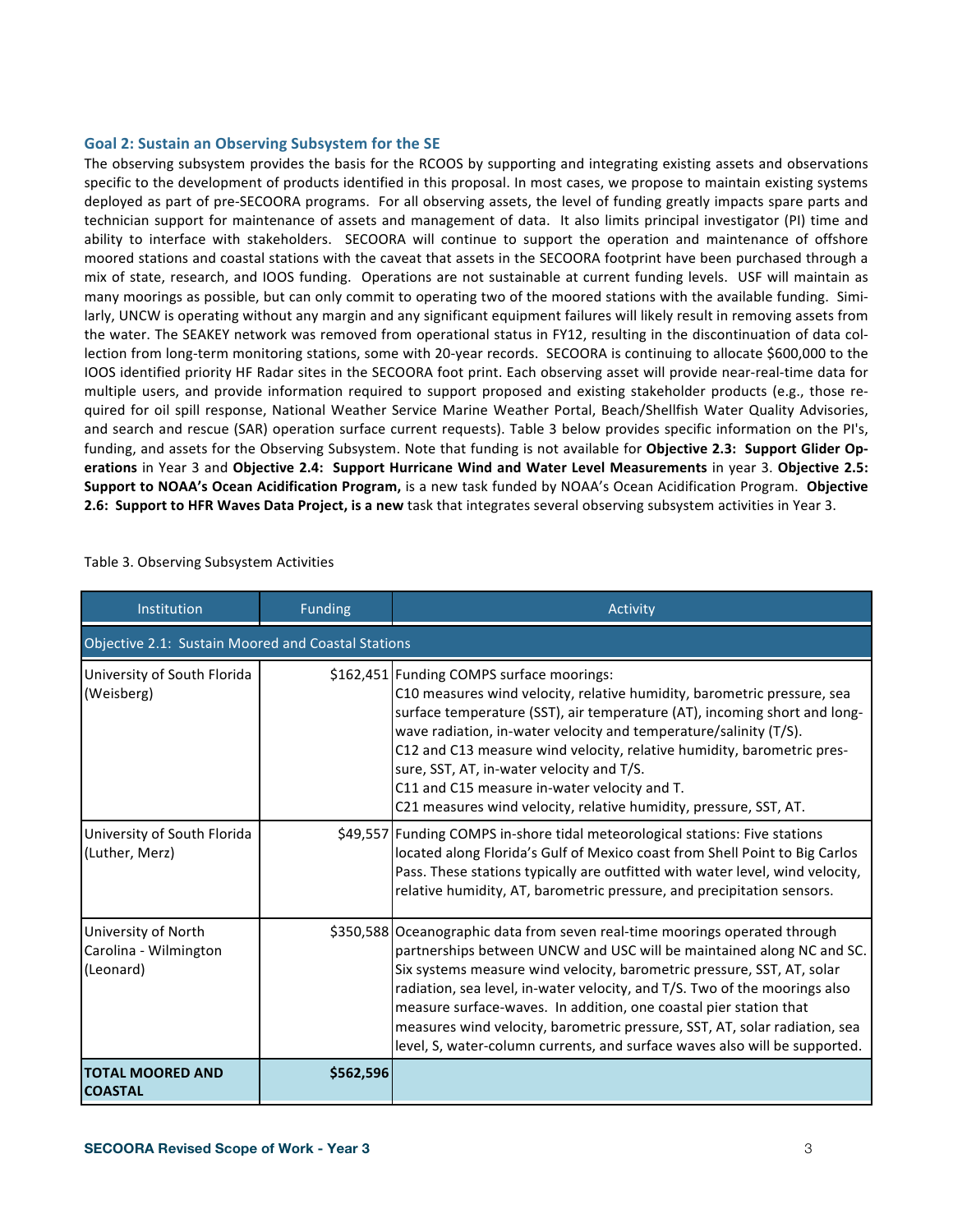| Institution                                                                 | <b>Funding</b> | <b>Activity</b>                                                                                                                                                                                                                                                                                           |  |  |
|-----------------------------------------------------------------------------|----------------|-----------------------------------------------------------------------------------------------------------------------------------------------------------------------------------------------------------------------------------------------------------------------------------------------------------|--|--|
| Objective 2.2: Maintain High Frequency Radar Operations                     |                |                                                                                                                                                                                                                                                                                                           |  |  |
| University of South FL<br>(Weisberg)                                        |                | \$143,570 Support three CODAR sites and transition to adding fourth CODAR site.<br>Location: West Florida Shelf                                                                                                                                                                                           |  |  |
| Skidaway Institute of<br>Oceanography (SkIO),<br>Univ. of Georgia (Savidge) |                | \$104,286 Support two WERA radar arrays.<br>Location: St. Catherine's and Jekyll Island, GA                                                                                                                                                                                                               |  |  |
| University of Miami (Shay)                                                  |                | \$143,571 Support four WERA radar arrays.<br>Location: Crandon, Virginia Key, Broad Key and Dania Beach                                                                                                                                                                                                   |  |  |
| University of NC - Chapel<br>Hill (Seim)                                    |                | \$104,287 Support two CODAR radar arrays.<br>Location: Outer Banks of NC                                                                                                                                                                                                                                  |  |  |
| University of South<br>Carolina (Voulgaris)                                 |                | \$104,286 Support two WERA radar arrays.<br>Location: Georgetown, SC and Fort Caswell, NC                                                                                                                                                                                                                 |  |  |
| <b>TOTAL HFR</b>                                                            | \$600,000      |                                                                                                                                                                                                                                                                                                           |  |  |
|                                                                             |                | Objective 2.5: Maintain the sensors on NOAA Gray's Reef National Marine Sanctuary (GRNMS) buoy (NDBC 41008)                                                                                                                                                                                               |  |  |
| University of Georgia<br>(Noakes)                                           |                | \$104,661 Maintain the sensors on NDBC Gray's Reef National Marine Sanctuary<br>(GRNMS) buoy (41008) as a part of international efforts to quantify the<br>effects of ocean acidification on the world's ocean. These sensors include<br>pCo2, pH, dissolved oxygen (DO), salinity and water temperature. |  |  |
| Objective 2.6: HF Radar Waves Data Project                                  |                |                                                                                                                                                                                                                                                                                                           |  |  |
| Contractor to be identified                                                 |                | \$60,000 SECOORA will fund an applied research project to evaluate the feasibility<br>of delivering accurate wave estimates from high frequency radar for broad<br>use by stakeholders.                                                                                                                   |  |  |

## Goal 3: Support a Multi-Scale Multi-Resolution Modeling Subsystem

Most modeling components are supported with the funding currently available, although start times and durations vary. SECOORA will solicit proposals to conduct a model skill assessment project in Year 3.

The modeling components include the following:

- Objective 3.1: Support Regional and South Atlantic Bight (SAB) Subregional Circulation Modeling.
- Objective 3.2: Implement Forecasting of Storm Surge, Inundation, and Coastal Circulation.
- Objective 3.3: Develop a Nearshore Circulation Model for Rip Current Forecasting. (Not funded in Year 3)
- Objective 3.4: Provide Species-specific Habitat Models that Integrate Remotely Sensed and In Situ Data to Enhance SAFMC Stock Assessments.
- Objective 3.5: Improve Beach/Shellfish Water Quality Advisories.
- Objective 3.6: Model Skill Assessment (Contractor to be identified in Year 3)

All projects except Objective 3.3, rip current modeling, were initiated in Year 1 and all will be re-assessed in Year 3 for continued funding.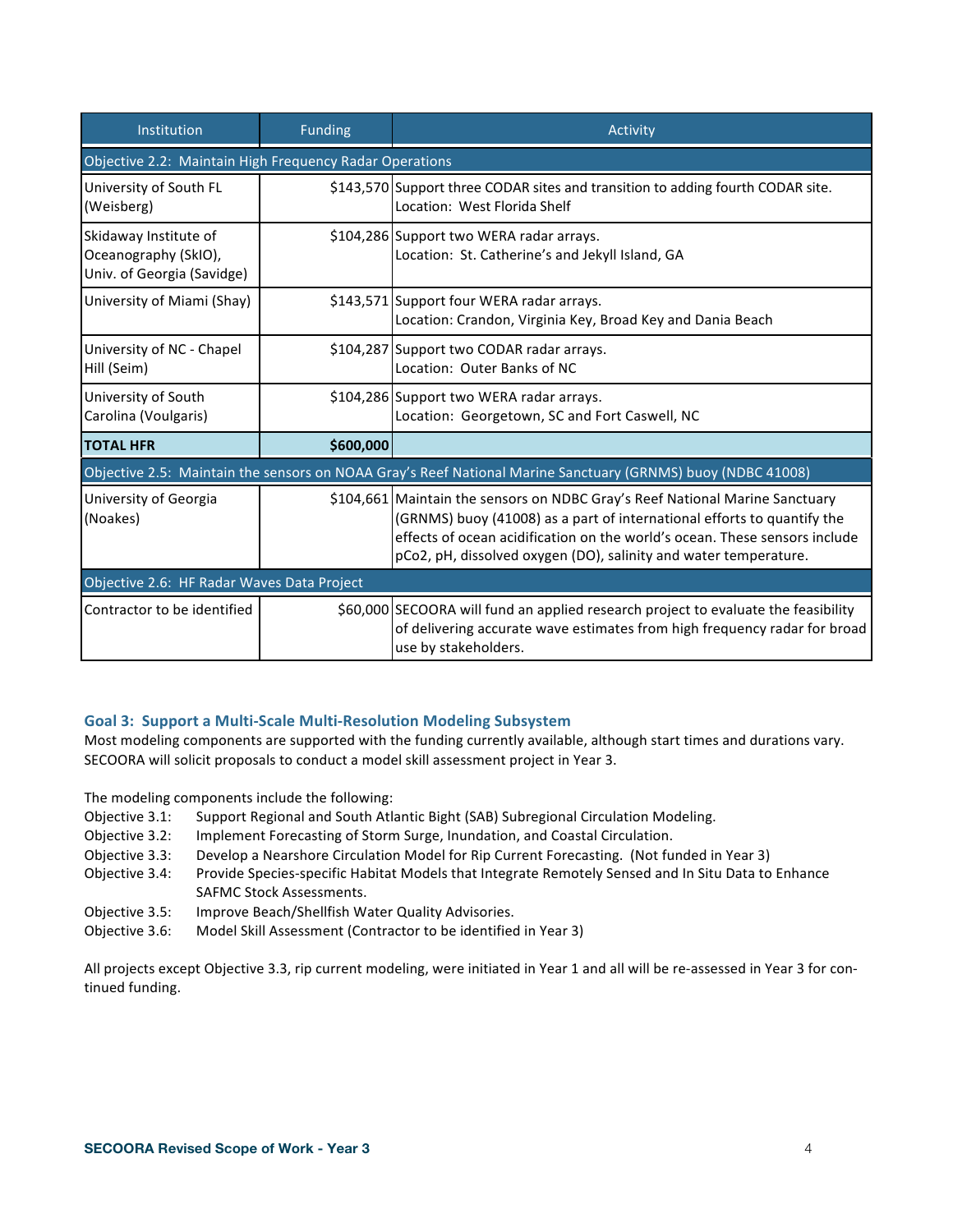# Table 4. Modeling and Related Product Development

| Institution                                                                                                                           | <b>Funding</b> | <b>Activity</b>                                                                                                                                                                                        |  |  |  |
|---------------------------------------------------------------------------------------------------------------------------------------|----------------|--------------------------------------------------------------------------------------------------------------------------------------------------------------------------------------------------------|--|--|--|
| North Carolina State Uni-<br>versity (He)                                                                                             |                | \$124,797 3.1: Support regional and SAB subregional circulation modeling.                                                                                                                              |  |  |  |
| University of Florida<br>(Sheng) and North Carolina<br>State University (Xie)                                                         | \$54,218       | \$112,618 and 3.2: Provide real-time forecasting of inundation and storm surge.                                                                                                                        |  |  |  |
| ROFFS (Roffer), University<br>of Miami CIMAS (Muhling),<br>and SAFMC (Pugliese)                                                       |                | \$70,609 3.4: Develop data products derived from satellite and in situ observa-<br>tions for fisheries stock assessment.                                                                               |  |  |  |
| University of South Caro-<br>lina (Porter)                                                                                            |                | \$37,209 3.5: Expand the beach water quality swimming advisories with other<br>environmental variables.                                                                                                |  |  |  |
| <b>TOTAL MODELING</b>                                                                                                                 | \$399,451      |                                                                                                                                                                                                        |  |  |  |
| Objective 3.6: SECOORA Model Skill Assessment                                                                                         |                |                                                                                                                                                                                                        |  |  |  |
| Contractor to be identified<br>\$32,731 Develop an automated algorithm/tool that performs routine<br>graphs output of these analyses. |                | systematic comparison of model data to the assembled real-time<br>observations, provides comprehensive error covariance skill<br>assessment metrics for both observations and models, and displays via |  |  |  |

## Goal 4: Enhance the DMAC Subsystem

Building on previous work, SECOORA will optimize access to regionally-aggregated information via a web interface that supports SECOORA's thematic priorities. This will be accomplished through continued investment of funding to enhance the work accomplished under previous SECOORA RCOOS grants, and to incorporate the progress made by the complementary Carolinas RCOOS data management effort.

#### Table 5. Data Management and Communication

| Institution                                             | <b>Funding</b> | Objectives: 4.1, 4.2, 4.3 and 4.4: Activity                                                                                                                                                                                                                                                                                                                                                                                                                                                 |
|---------------------------------------------------------|----------------|---------------------------------------------------------------------------------------------------------------------------------------------------------------------------------------------------------------------------------------------------------------------------------------------------------------------------------------------------------------------------------------------------------------------------------------------------------------------------------------------|
| University of South<br>Carolina (Porter)                | \$192,387      | Maintain SECOORA DMAC Infrastructure.<br>Assess and Advance IOOS recommended SOS implementation.<br>Maintain and upgrade interactive maps and data portal.<br>Service and provide support to data providers.<br>Recruit and integrate new data to SECOORA data portal.<br>Support Eye On Earth Activities.<br>Support data providers and RCOOS Manager on implementa-<br>tion of QA/QC flags based on published QARTOD manuals.<br>Collaborate with SECOORA product development contractor. |
| University of North<br>Carolina - Chapel Hill<br>(Seim) |                | \$24,752 Support IOOS Vocabulary activities<br>Improve and test SPARQL queries.<br>Investigate the quality of information of ESRI Geoportal side re-<br>sponse of catalog search of metadata records                                                                                                                                                                                                                                                                                        |
| ITOTAL DMAC                                             | \$217,139      |                                                                                                                                                                                                                                                                                                                                                                                                                                                                                             |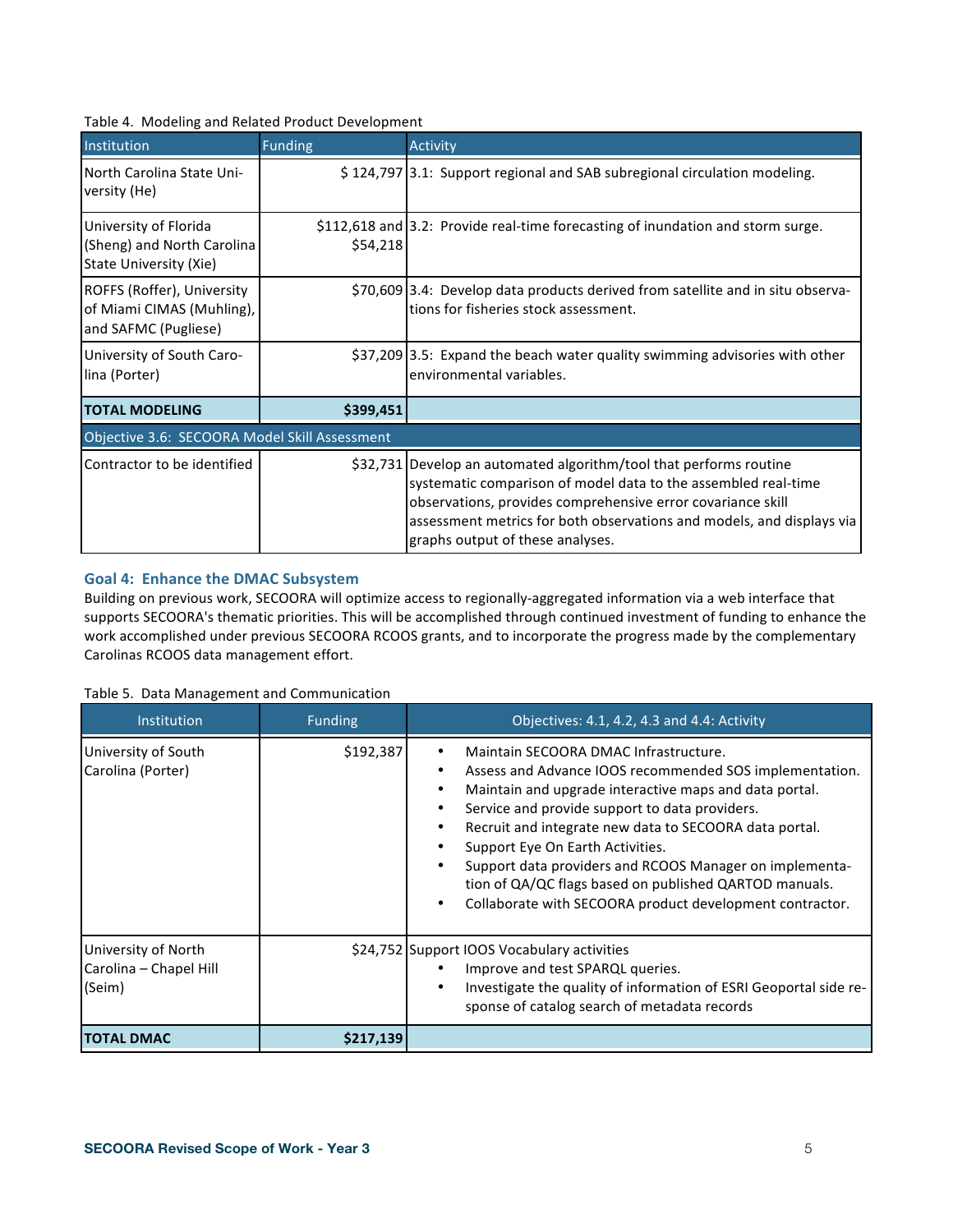| <b>Institution</b>                                  | <b>Funding</b> | Activity                                                                                                                                                                                                                                                                                                                                                                                                                                                                                                                      |  |
|-----------------------------------------------------|----------------|-------------------------------------------------------------------------------------------------------------------------------------------------------------------------------------------------------------------------------------------------------------------------------------------------------------------------------------------------------------------------------------------------------------------------------------------------------------------------------------------------------------------------------|--|
| Objective 4.5: Product Development Support Services |                |                                                                                                                                                                                                                                                                                                                                                                                                                                                                                                                               |  |
| Contractor to be identified                         |                | \$56,000 The Product Development Support Services contractor will be responsi-<br>ble for data product upgrades, developing new data products and pro-<br>vide data management support services. The contractor will work<br>closely with SECOORA staff, data management team, RCOOS Principal<br>Investigators and stakeholders on identifying new product needs under<br>these SECOORA thematic areas: Ecosystems, Water Quality and Living<br>Marine Resources; Marine Operations; Coastal Hazards; and Climate<br>Change. |  |
| Objective 4.6: SECOORA Website upgrade              |                |                                                                                                                                                                                                                                                                                                                                                                                                                                                                                                                               |  |
| Contractor to be identified                         |                | \$15,000 SECOORA will conduct a workshop to scope upgrades for SECOORA's<br>website.                                                                                                                                                                                                                                                                                                                                                                                                                                          |  |

# Goal 5: Support a Targeted and Leveraged Education and Outreach Subsystem

Due to funding limitations, the primary focus of the Education and Outreach (E&O) subsystem is to provide outreach to stakeholders regarding observing technologies, data, products, and services. Outreach activities are provided by all SECO-ORA staff, as well as the RCOOS PIs. Resources for formal educators are maintained on the SECOORA website, and we continue to promote the Basic Observation Buoy as a STEM education tool. Note that Goals 1 and 3 include outreach activities that complement and contribute to the E&O subsystem.

#### Table 6. Education and Outreach Activities

| <b>Institution</b>                            | <b>Funding</b>                             | <b>Activity</b>                                           |
|-----------------------------------------------|--------------------------------------------|-----------------------------------------------------------|
| SECOORA (Hernandez,<br>Subramanian, Lee)      | Funding allocated in<br>Goals 1 & 4        | Develop success stories and related outreach information. |
| <b>TOTAL EDUCATION AND</b><br><b>OUTREACH</b> | <b>Funding allocated in</b><br>Goals 1 & 4 |                                                           |

# **Milestone Chart**

## Table 7. Milestones for Year 3 by Quarter

|    |                                                                                                                                                                          |   |   | 2012-2013 Quarter |   |
|----|--------------------------------------------------------------------------------------------------------------------------------------------------------------------------|---|---|-------------------|---|
|    | <b>Goals and Milestones</b>                                                                                                                                              |   |   |                   |   |
|    | Goal 1: Sustain SECOORA as a regional information coordination entity                                                                                                    |   |   |                   |   |
| А. | Provide timely grant reports to NOAA                                                                                                                                     |   | x |                   | x |
| В. | Hold Board Meeting and Member Meeting                                                                                                                                    |   | x |                   | x |
| C. | Publish e-newsletters and other outreach material                                                                                                                        | x | x | x                 | x |
| D. | Coordinate with GCOOS on FL observing activities<br>and other RAs to effectively respond to NOAA and<br>other National level requirements, including RA<br>Certification | x | x | X                 | x |
| Ε. | SECOORA website updates focused on data portal<br>expansion, and PI project news                                                                                         | x | x | X                 | х |
| F. | Refine and maintain RCOOS Conceptual Operations<br>(Build out) Plan                                                                                                      | x | x | X                 | x |
| G. | Support local, regional, national collaboration                                                                                                                          | x | x | x                 | x |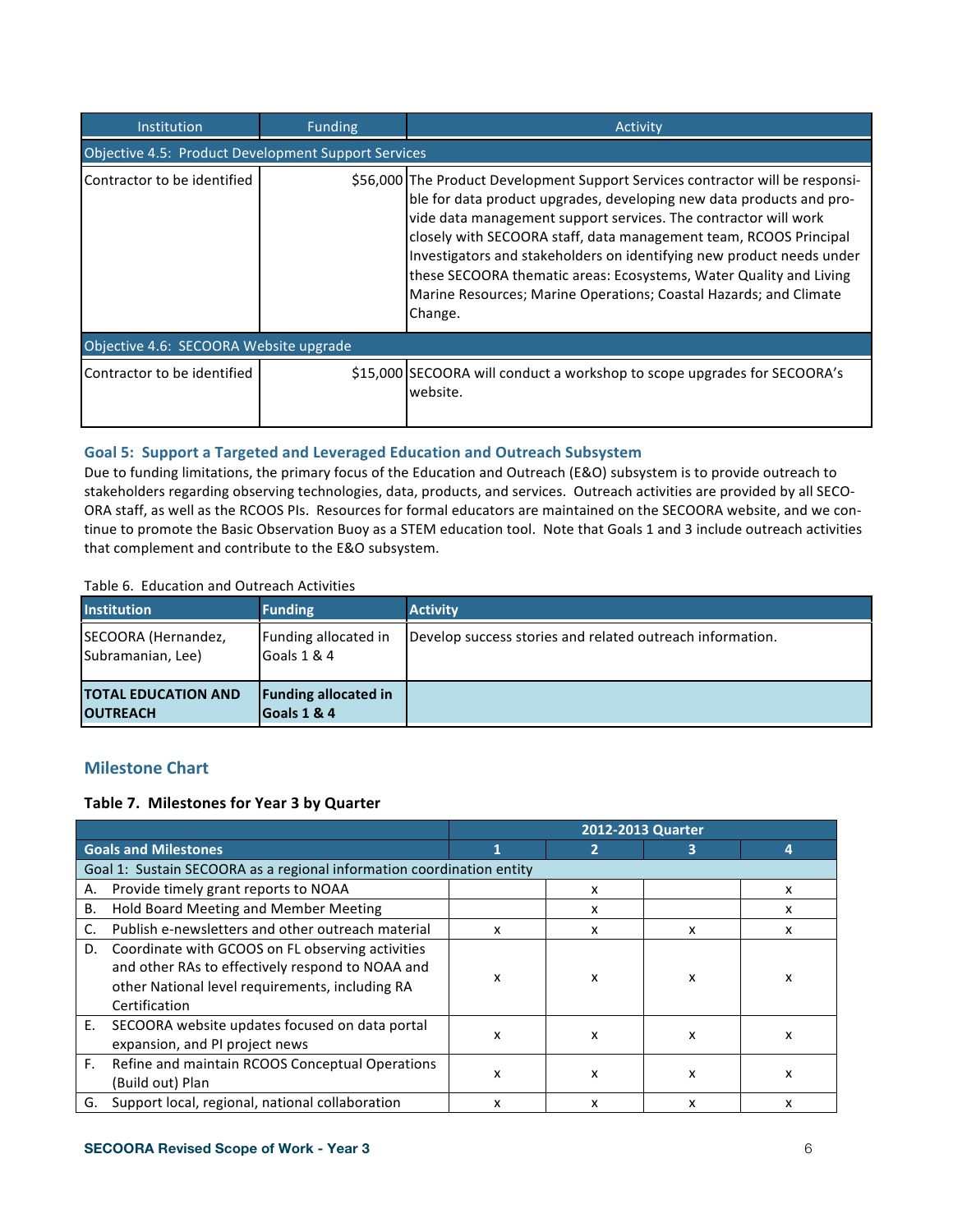|                                                                                                                              | 2012-2013 Quarter |  |
|------------------------------------------------------------------------------------------------------------------------------|-------------------|--|
| $\overline{\mathbf{1}}$<br><b>Goals and Milestones</b><br>2<br>3                                                             | 4                 |  |
| Evaluate mechanisms to track operational statistics,<br>Н.<br>X<br>x<br>X<br>product usage, and outcome measures and metrics | x                 |  |
| Goal 2: Sustain an Observing Subsystem for the SE                                                                            |                   |  |
| Operate and maintain moored and coastal stations<br>А.                                                                       |                   |  |
| x<br>x<br>x<br>(COMPS and Carolina RCOOS)                                                                                    | x                 |  |
| Report moored and coastal stations data to seco-<br>В.                                                                       |                   |  |
| X<br>x<br>x<br>ora.org and NDBC                                                                                              | x                 |  |
| C.<br>Operate and maintain Priority Radars                                                                                   |                   |  |
| Hourly surface current maps from the various<br>i.                                                                           |                   |  |
| X<br>x<br>x<br>regions via individual and SECOORA websites                                                                   | X                 |  |
| Estimates of experimental significant wave<br>ii.                                                                            |                   |  |
| x<br>x<br>X<br>heights from the HF radar data                                                                                | x                 |  |
| iii.<br>Develop/report performance metrics of CODARs                                                                         |                   |  |
| and WERAs throughout the SE including accuracy<br>x<br>x<br>x                                                                | x                 |  |
| estimates of the surface currents                                                                                            |                   |  |
| Provide the radial currents to the National Serv-<br>iv.                                                                     |                   |  |
| X<br>x<br>x<br>ers (SIO) for the National HF radar network                                                                   | x                 |  |
| Maintain the sensors on Gray's Reef National Ma-<br>D.                                                                       |                   |  |
| x<br>x<br>x<br>rine Sanctuary (GRNMS) buoy (41008)                                                                           | x                 |  |
| HF Radar Waves Data Project (Contractor to be<br>Ε.                                                                          |                   |  |
| X<br>x<br>x<br>identified)                                                                                                   | X                 |  |
| Goal 3: Support a multi-scale multi-resolution Modeling Subsystem                                                            |                   |  |
| Support and enhance SABGOM model<br>Α.<br>x<br>x<br>X                                                                        | x                 |  |
| Maintain and enhance NCSU Ocean circulation<br>i.                                                                            |                   |  |
| Nowcast/Forecast modeling system and serve<br>X<br>X<br>x                                                                    | x                 |  |
| model output through the THREDDS server                                                                                      |                   |  |
| Model skill assessment for all physical variables<br>ii.                                                                     |                   |  |
| through appropriate comparisons with available                                                                               |                   |  |
| observations; including near real-time compari-<br>X<br>x<br>x                                                               | x                 |  |
| sons with available coastal sea levels, buoy meas-                                                                           |                   |  |
| ured temperature/ salinity, HF Radar currents,                                                                               |                   |  |
| satellite observations;                                                                                                      |                   |  |
| Provide real-time forecasting of inundation and storm surge<br>В.                                                            |                   |  |
| i.<br>University of Florida: Transition present 2D FL                                                                        |                   |  |
| model domains simulations to 3D baroclinic<br>x<br>x<br>x                                                                    | x                 |  |
| model simulation domains                                                                                                     |                   |  |
| North Carolina State University: Begin forecasts in<br>ii.<br>X<br>X<br>x                                                    | X                 |  |
| <b>SC-NC</b> domains                                                                                                         |                   |  |
| Validate FL domain forecast and make forecast<br>iii.                                                                        |                   |  |
| data available to partners via THREDDS server -<br>x<br>x<br>x                                                               | x                 |  |
| UF/NCSU                                                                                                                      |                   |  |
| Solicit partner feedback<br>i۷.<br>x<br>x<br>x                                                                               | X                 |  |
| Develop data products derived from satellite & in situ observations for fisheries stock assessment<br>C.                     |                   |  |
| Determine if the habitat modeling techniques will<br>i.                                                                      |                   |  |
| be able to improve the presently used techniques<br>x<br>x<br>x                                                              | x                 |  |
| to adjust the SCDNR's indices of abundance de-                                                                               |                   |  |
| rived from the fishery independent trap data<br>ii.                                                                          |                   |  |
| Develop a robust habitat model for red                                                                                       |                   |  |
| porgy since year 2014 was an important baseline<br>X<br>x<br>x                                                               | X                 |  |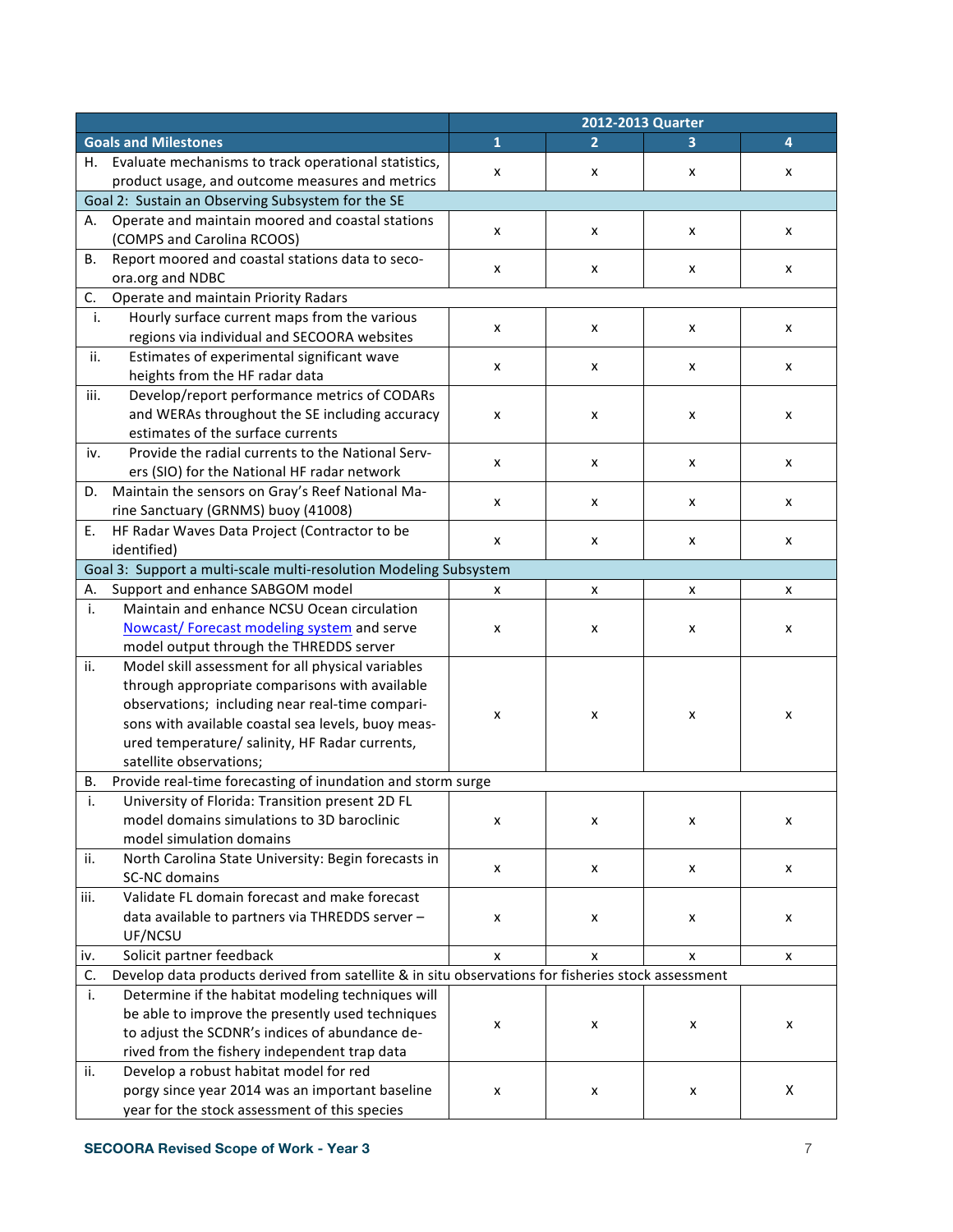|           |                                                                           | 2012-2013 Quarter |                |   |                |  |  |  |
|-----------|---------------------------------------------------------------------------|-------------------|----------------|---|----------------|--|--|--|
|           | <b>Goals and Milestones</b>                                               | $\mathbf{1}$      | $\overline{2}$ | 3 | $\overline{4}$ |  |  |  |
| iii.      | Extract and compile habitat and environmental                             |                   |                |   |                |  |  |  |
|           | data for all species of interest                                          | x                 | x              | X | x              |  |  |  |
| iv.       | Define relationships between species distributions                        | x                 |                | x | x              |  |  |  |
|           | and environment                                                           |                   | x              |   |                |  |  |  |
| v.        | Develop and refine satellite data products                                | $\pmb{\times}$    | $\pmb{\times}$ | X | x              |  |  |  |
| vi.       | Attend stakeholder and SECOORA meetings                                   |                   | x              |   | x              |  |  |  |
| vii.      | Final report and Manuscript preparation                                   |                   |                | x | x              |  |  |  |
| D.        | Provide decision support tool for beach/shellfish WQ advisories           |                   |                |   |                |  |  |  |
| i.        | Enhance the beach water quality swimming advi-                            |                   |                | x | x              |  |  |  |
|           | sories application that allows users to see cur-                          | x                 | x              |   |                |  |  |  |
|           | rent water and air temperature, cloud cover and                           |                   |                |   |                |  |  |  |
|           | sun exposure, UV index, wind speed and direc-                             |                   |                |   |                |  |  |  |
|           | tion, and surf conditions including rip tide warn-                        |                   |                |   |                |  |  |  |
|           | ings along with advisories                                                |                   |                |   |                |  |  |  |
|           | Goal 4: Implement a DMAC Subsystem                                        |                   |                |   |                |  |  |  |
| А.        | Service Data Providers and RCOOS Subsystem PIs                            | x                 | x              | x | x              |  |  |  |
| <b>B.</b> | Assess Sensor Observation Service response formats                        | $\pmb{\times}$    | X              | x | X              |  |  |  |
| C.        | Maintain DMAC infrastructure (hardware and software)                      | x                 | x              | x | x              |  |  |  |
| D.        | Work with IOOS Program Office on Eye on Earth related                     |                   | x              | x | x              |  |  |  |
|           | activities                                                                | х                 |                |   |                |  |  |  |
| E.        | Collaborate with product development support con-                         | x                 | x              | x | x              |  |  |  |
|           | tractor                                                                   |                   |                |   |                |  |  |  |
| F.        | Support IOOS controlled vocabulary work                                   | x                 | x              |   |                |  |  |  |
| G.        | Upgrade SECOORA website services                                          | X                 | X              | x |                |  |  |  |
|           | Goal 5: Support a targeted and leveraged Education and Outreach Subsystem |                   |                |   |                |  |  |  |
| Α.        | Maintain web portal for BOB and other outreach                            |                   |                |   |                |  |  |  |
|           | activities                                                                | x                 | x              | x | x              |  |  |  |
| <b>B.</b> | Develop outreach materials                                                | x                 | X              | x | x              |  |  |  |
| C.        | Conduct community outreach highlighting the im-                           | X                 | X              | X | X              |  |  |  |
|           | portance of observatories and SECOORA's products                          |                   |                |   |                |  |  |  |
| D.        | Develop success stories with PIs to highlight on                          | х                 | x              | x | x              |  |  |  |
|           | website, newsletters, one-pagers, etc.                                    |                   |                |   |                |  |  |  |